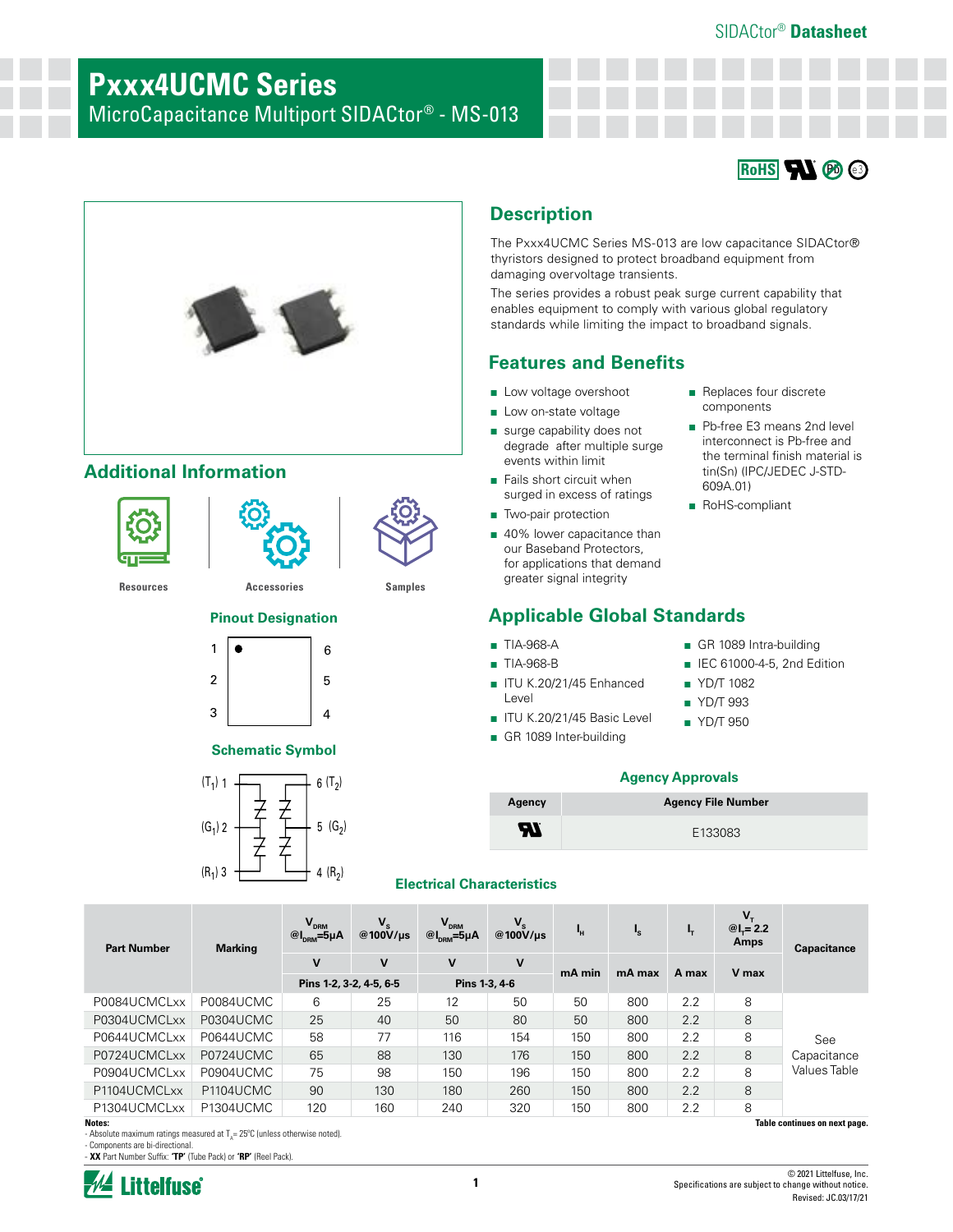# **Pxxx4UCMC Series**

MicroCapacitance Multiport SIDACtor® - MS-013

| <b>Part Number</b> | <b>Marking</b>         | $V_{DRM}$<br>$@I_{\text{DRM}}=5\mu A$    | V <sub>s</sub><br>@100V/µs | $V_{DRM}$<br>$@I_{\text{DRM}}=5\mu A$ | $V_{s}$<br>@100V/us | ٠н     | $\mathbf{I}_\mathbf{S}$ | ч,    | $V_{\tau}$<br>$@L = 2.2$<br>Amps | <b>Capacitance</b>                 |
|--------------------|------------------------|------------------------------------------|----------------------------|---------------------------------------|---------------------|--------|-------------------------|-------|----------------------------------|------------------------------------|
|                    |                        | v                                        | v                          | v                                     | v                   |        |                         |       |                                  |                                    |
|                    |                        | Pins 1-2, 3-2, 4-5, 6-5<br>Pins 1-3, 4-6 |                            |                                       | mA min              | mA max | A max                   | V max |                                  |                                    |
| P1504UCMCLxx       | P <sub>1504</sub> UCMC | 140                                      | 180                        | 280                                   | 360                 | 150    | 800                     | 2.2   | 8                                |                                    |
| P1804UCMCLxx       | P1804UCMC              | 170                                      | 220                        | 340                                   | 440                 | 150    | 800                     | 2.2   | 8                                |                                    |
| P2304UCMCLxx       | P2304UCMC              | 190                                      | 260                        | 380                                   | 520                 | 150    | 800                     | 2.2   | 8                                | See                                |
| P2604UCMCLxx       | P2604UCMC              | 220                                      | 300                        | 440                                   | 600                 | 150    | 800                     | 2.2   | 8                                | Capacitance<br><b>Values Table</b> |
| P3104UCMCLxx       | P3104UCMC              | 275                                      | 350                        | 550                                   | 700                 | 150    | 800                     | 2.2   | 8                                |                                    |
| P3504UCMCLxx       | P3504UCMC              | 320                                      | 400                        | 600                                   | 800                 | 150    | 800                     | 2.2   | 8                                |                                    |

**Capacitance Values**

## **Electrical Characteristics** (continued)

**Notes:** 

- Absolute maximum ratings measured at  $T_A = 25^{\circ}$ C (unless otherwise noted).

- Components are bi-directional. - **XX** Part Number Suffix: **'TP'** (Tube Pack) or **'RP'** (Reel Pack).

| <b>Part Number</b>                    | pF<br>Pin 1-2 / 3-2 (4-5 / 6-5)<br><b>Tip-Ground, Ring-Ground</b> |            | рF<br>Pin 1-3 (4-6)<br>Tip-Ring |            |  |
|---------------------------------------|-------------------------------------------------------------------|------------|---------------------------------|------------|--|
|                                       | <b>MIN</b>                                                        | <b>MAX</b> | <b>MIN</b>                      | <b>MAX</b> |  |
| P0084UCMCLxx                          | 35                                                                | 75         | 20                              | 45         |  |
| P0304UCMCLxx                          | 25                                                                | 45         | 10                              | 25         |  |
| P0644UCMCLxx                          | 55                                                                | 85         | 30                              | 50         |  |
| P0724UCMCLxx                          | 50                                                                | 75         | 25                              | 45         |  |
| P0904UCMCLxx                          | 45                                                                | 70         | 25                              | 40         |  |
| P1104UCMCLxx                          | 45                                                                | 70         | 25                              | 40         |  |
| P1304UCMCLxx                          | 40                                                                | 60         | 20                              | 35         |  |
| P <sub>1504</sub> UCMCL <sub>xx</sub> | 35                                                                | 55         | 20                              | 35         |  |
| P1804UCMCLxx                          | 35                                                                | 50         | 15                              | 30         |  |
| P2304UCMCLxx                          | 30                                                                | 50         | 15                              | 30         |  |
| P2604UCMCLxx                          | 30                                                                | 45         | 15                              | 30         |  |
| P3104UCMCLxx                          | 30                                                                | 45         | 15                              | 25         |  |
| P3504UCMCLXx                          | 25                                                                | 40         | 15                              | 25         |  |

**Note:** Off-state capacitance (C<sub>0</sub>) is measured at 1 MHz with a 2 V bias.

### **Surge Ratings**

|           |                                              | "PP                                    |                                          |                                |                               |                                            |                                 |                                              |                                           |            |               |
|-----------|----------------------------------------------|----------------------------------------|------------------------------------------|--------------------------------|-------------------------------|--------------------------------------------|---------------------------------|----------------------------------------------|-------------------------------------------|------------|---------------|
| ries<br>Ø | 0.2/310 <sup>1</sup><br>0.5/700 <sup>2</sup> | 2/10 <sup>1</sup><br>2/10 <sup>2</sup> | 8/20 <sup>1</sup><br>1.2/50 <sup>2</sup> | 10/1601<br>10/160 <sup>2</sup> | 10/560<br>10/560 <sup>2</sup> | $5/320$ <sup>1</sup><br>9/720 <sup>2</sup> | 10/360 1<br>10/360 <sup>2</sup> | 10/1000 <sup>1</sup><br>10/1000 <sup>2</sup> | 5/310 <sup>1</sup><br>10/700 <sup>2</sup> | $50/60$ Hz | di/dt         |
|           | A min                                        | A min                                  | A min                                    | A min                          | A min                         | A min                                      | A min                           | A min                                        | A min                                     | A min      | $A/\mu s$ max |
| ⌒<br>◡    | 50                                           | 500                                    | 400                                      | 200                            | 150                           | 200                                        | 175                             | 100                                          | 200                                       | 30         | 500           |

### **Notes:**

**1.** Current waveform in µs

**2.** Voltage waveform in µs

- Peak pulse current rating ( $I_{pp}$ ) is repetitive and guaranteed for the life of the product that remains in thermal

equilibrium.  $\cdot$  I<sub>PP</sub> ratings applicable over temperature range of -40°C to +85°C

- The component must initially be in thermal equilibrium with -40°C  $\leq T_J \leq +150$ °C

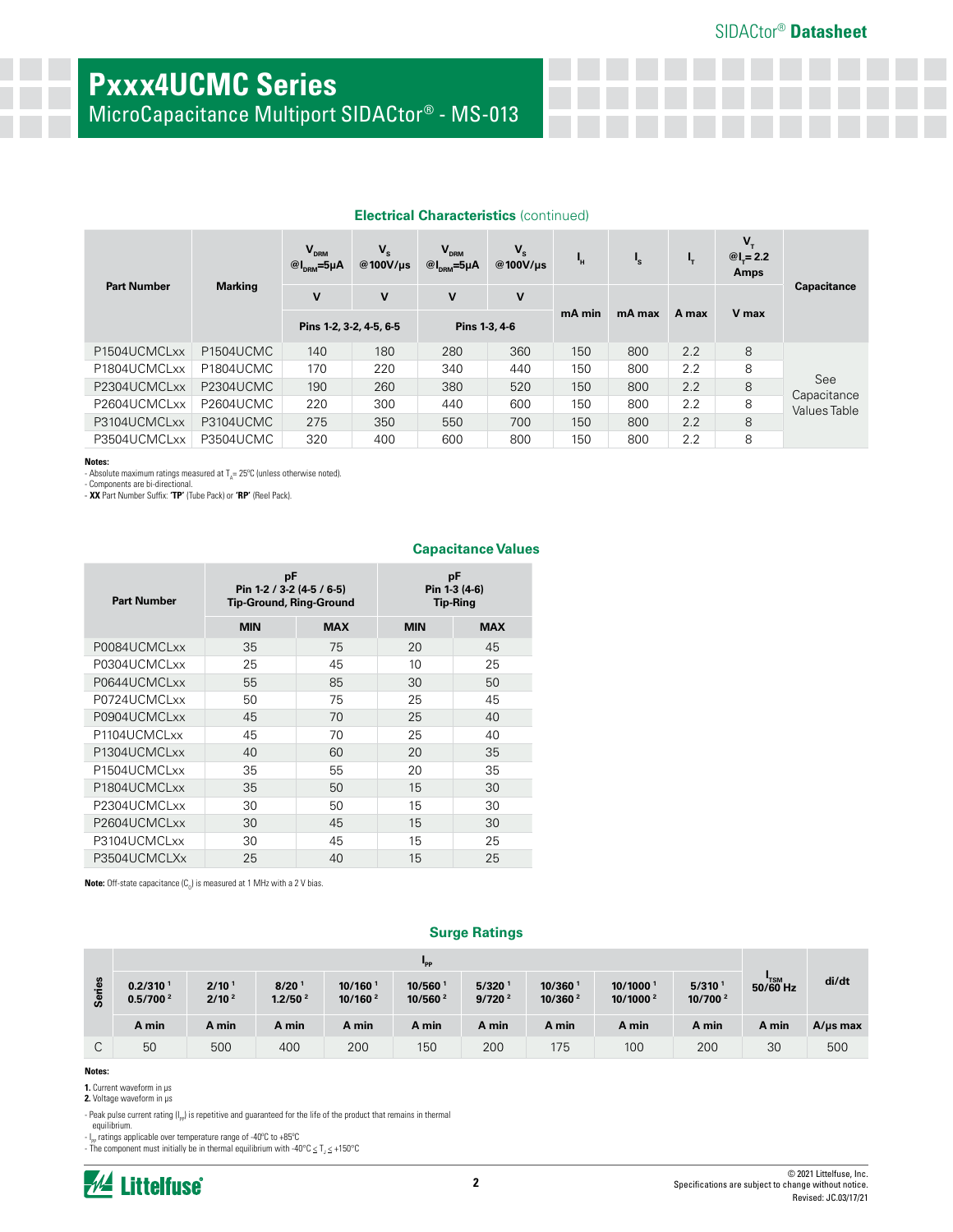MicroCapacitance Multiport SIDACtor® - MS-013

# **Thermal Considerations**

| Package         | Symbol         | <b>Parameter</b>                        | Value           | Unit        |
|-----------------|----------------|-----------------------------------------|-----------------|-------------|
| Modified MS-013 |                | Operating Junction Temperature Range    | $-40$ to $+150$ | $^{\circ}C$ |
| 5               | " ב            | Storage Temperature Range               | $-65$ to $+150$ | °C          |
|                 | $R_{\theta$ JA | Thermal Resistance: Junction to Ambient | 60              | °C/W        |





# **V-I Characteristics tr x td Pulse Waveform**



## **Normalized VS Change vs. Junction Temperature Normalized DC Holding Current vs. Case Temperature**

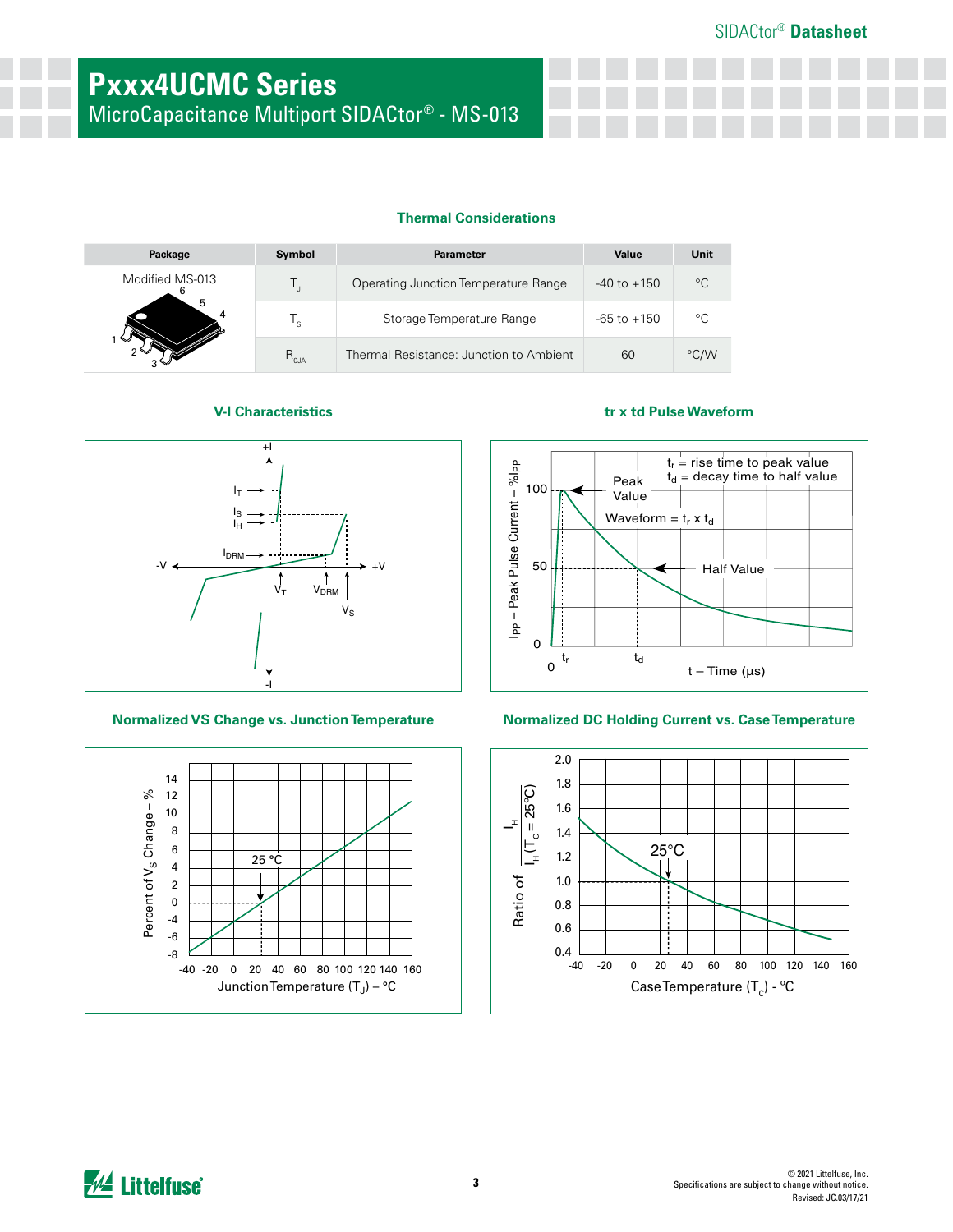# SIDACtor® **Datasheet**

# **Pxxx4UCMC Series**

MicroCapacitance Multiport SIDACtor® - MS-013

# **Soldering Parameters**

| <b>Reflow Condition</b>                                                             |                                                       | Pb-Free assembly<br>(see Fig. 1) |
|-------------------------------------------------------------------------------------|-------------------------------------------------------|----------------------------------|
|                                                                                     | - Temperature Min $(T_{\text{s/min}})$                | $+150^{\circ}$ C                 |
| <b>Pre Heat</b>                                                                     | - Temperature Max (T <sub>s(max)</sub> )              | $+200^{\circ}$ C                 |
|                                                                                     | - Time (Min to Max) (t)                               | 60-180 secs.                     |
| Average ramp up rate (Liquidus Temp (T,) to<br>peak)                                |                                                       | 3°C/sec. Max.                    |
| $\mathbf{T}_{\mathsf{S}(\mathsf{max})}$ to $\mathbf{T}_{\mathsf{L}}$ - Ramp-up Rate |                                                       | 3°C/sec. Max.                    |
|                                                                                     | - Temperature (T.) (Liquidus)                         | $+217^{\circ}$ C                 |
| <b>Reflow</b>                                                                       | - Temperature (t.)                                    | 60-150 secs.                     |
| Peak Temp (T <sub>a</sub> )                                                         |                                                       | +260(+0/-5) $°C$                 |
|                                                                                     | Time within 5°C of actual Peak Temp (t <sub>n</sub> ) | 30 secs. Max.                    |
| Ramp-down Rate                                                                      |                                                       | 6°C/sec. Max.                    |
| Time 25°C to Peak Temp (T <sub>a</sub> )                                            |                                                       | 8 min. Max.                      |
| Do not exceed                                                                       |                                                       | $+260^{\circ}$ C                 |



| <b>Lead Material</b>   | Copper Alloy                                                   |
|------------------------|----------------------------------------------------------------|
| <b>Terminal Finish</b> | 100% Matte-Tin Plated                                          |
| <b>Body Material</b>   | UL Recognized epoxy meeting<br>flammability classification V-0 |

# **Part Numbering**



## **Part Marking**



## **Physical Specifications Environmental Specifications**

| <b>High Temp Voltage</b><br><b>Blocking</b>              | 80% Rated $V_{DRM}$ (V <sub>AC</sub> Peak) +125°C or<br>+150°C, 504 or 1008 hrs. MIL-STD-750<br>(Method 1040) JEDEC, JESD22-A-101  |
|----------------------------------------------------------|------------------------------------------------------------------------------------------------------------------------------------|
| <b>Temp Cycling</b>                                      | -65 $\degree$ C to +150 $\degree$ C, 15 min. dwell, 10 up to<br>100 cycles. MIL-STD-750 (Method 1051)<br>EIA/JEDEC, JESD22-A104    |
| <b>Biased Temp &amp; Humidity</b>                        | 52 $V_{\text{nc}}$ (+85°C) 85%RH, 504 up to 1008<br>hrs. EIA/JEDEC, JESD22-A-101                                                   |
| <b>High Temp Storage</b>                                 | +150°C 1008 hrs. MIL-STD-750 (Method<br>1031) JEDEC, JESD22-A-101                                                                  |
| <b>Low Temp Storage</b>                                  | -65°C, 1008 hrs.                                                                                                                   |
| <b>Thermal Shock</b>                                     | $0^{\circ}$ C to +100 $^{\circ}$ C, 5 min. dwell, 10 sec.<br>transfer, 10 cycles. MIL-STD-750<br>(Method 1056) JEDEC, JESD22-A-106 |
| <b>Unbiased Highly</b><br><b>Accelerated Stress Test</b> | +130°C, 85%RH, 2atm, 96 hrs.<br>JESD22-A-118                                                                                       |
| <b>Resistance to Solder</b><br>Heat                      | +260°C, 30 secs. MIL-STD-750 (Method<br>2031)                                                                                      |
| <b>Moisture Sensitivity</b><br>Level                     | 85%RH, +85°C, 168 hrs., 3 reflow<br>cycles (+260°C Peak). JEDEC-J-TD-020,<br>Level 1                                               |